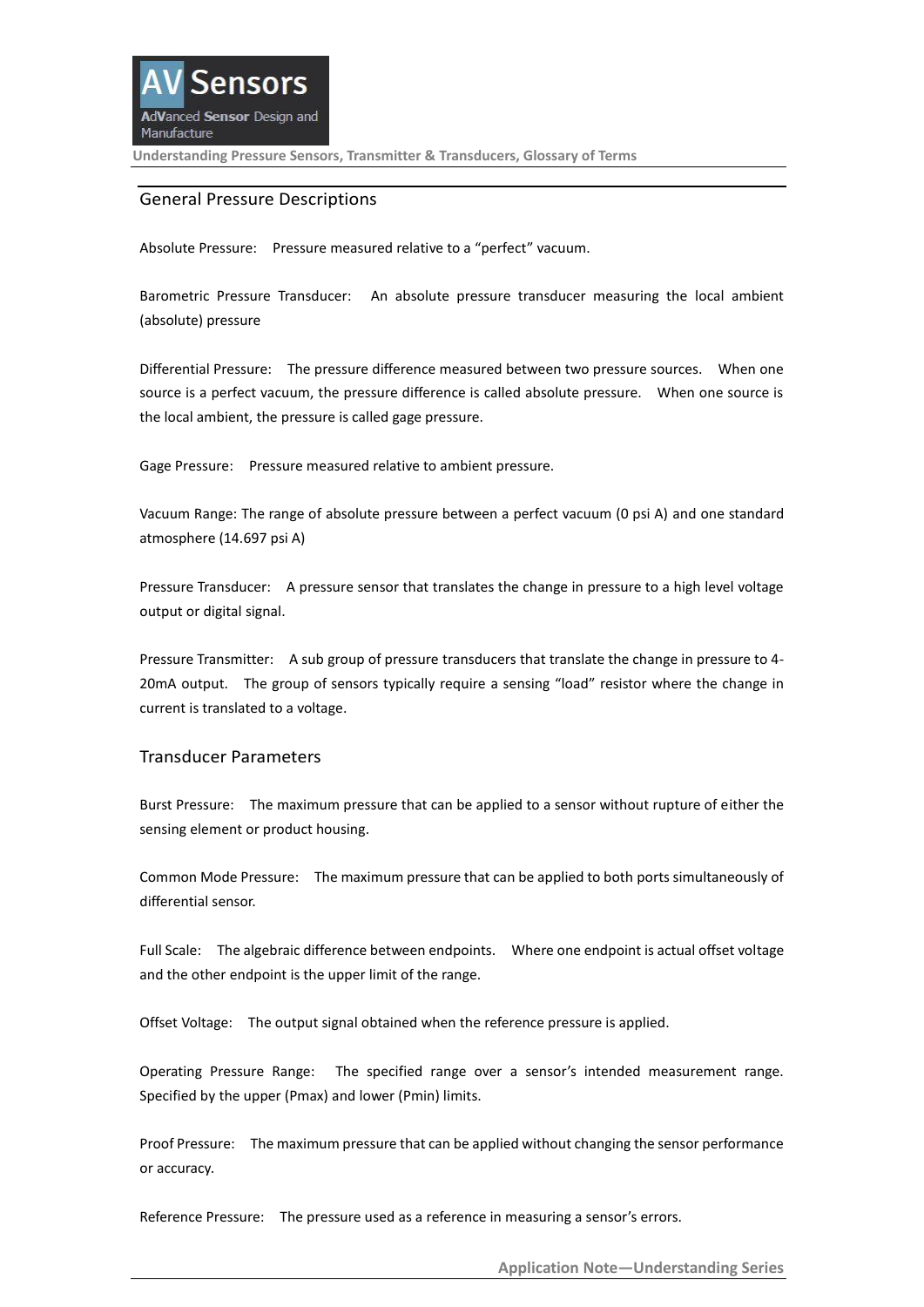

Reference Temperature: The temperature used as reference in measuring a sensor's thermal errors. Sensitivity: The ratio of the output signal voltage change to the corresponding input pressure change. Sensitivity is determine by computing the ratio of span to the specified input pressure range; common units are mV/psi.

Span or Full Scale Span (FSS): The arithmetic difference in the sensor output usually measured at the specified minimum and maximum operating pressures.

### General Error Terms

Auto Zero: A technique for eliminating errors by sampling at one or more reference pressures, then correcting the output signal function.

Best Fit Straight Line (BFSL): The best straight line chosen such that the sensors response curve contains three points of equal maximum deviation.

Common Mode Error: An error that is independent of the major input variable (pressure). For example, all offset errors are common mode errors.

Error Band: The deviation of sensor response from it BFSL, define by lines on either side of its BFSL and including the maximum deviation measured for a given normal mode or common mode error.

Interchangeability: The error band defined by the maximum signal deviation when a sensor is replaced by another of the same type with equivalent pressure inputs and temperature range.

Ideal Transfer Function: The mathematical representation of the input (pressure) variable and determined output (voltage) of the sensor.

Normal Mode Error: An error that is a function (proportional) of the major input variable (pressure). For example, all span errors are normal mode errors.

Repeatability: The error band expressing the ability of the sensor to reproduce and output signal parameter (offset, span) at specified pressures and temperature after exposure to any other pressure and temperature within the specified range.

Stability: the error band expressing the ability of a transducer to maintain the value of an output parameter (offset, span) with constant temperature and pressure inputs.

Temperature Coefficient: The error band resulting from maximum deviation of a sensors output parameter (offset, span) as temperature is varied from 25°C to any other temperature within the specified range. Typically measured in V/°C and divided by sensitivity to express the magnitude of the error band in psi/°C.

# Common Error Terms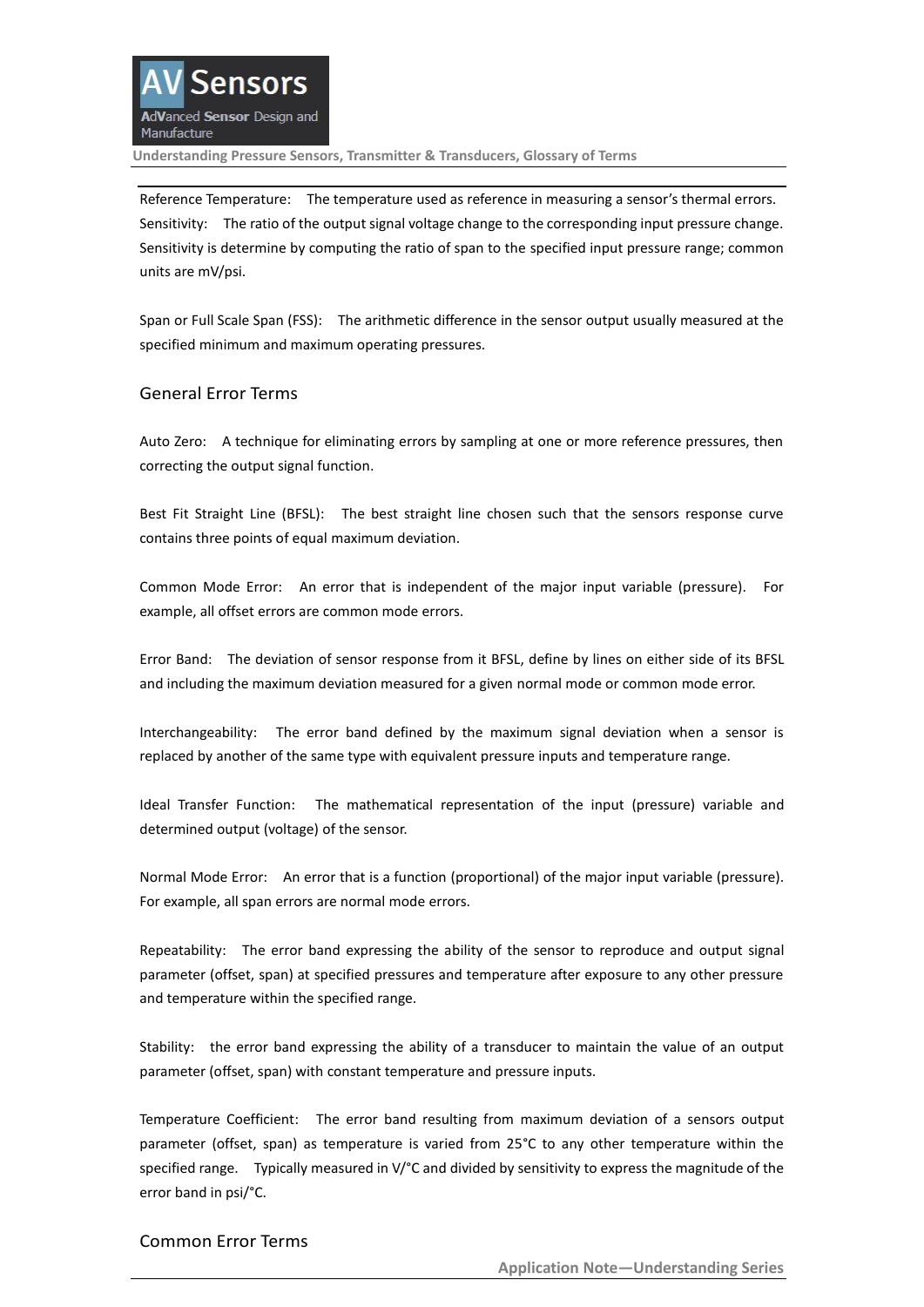Offset Calibration: The error band defined by the maximum error in calibrating the offset voltage.

Offset Error: The error band defined by the maximum deviation of the offset voltage from its specified valued. This may include calibration, temperature coefficient repeatability and stability errors.

Offset Repeatability: The error band expressing the ability of a sensor to reproduce the offset voltage, measured at 25°C, after exposure to any other temperature and pressure within the specified range.

Offset Stability: The error band expressing the ability of the sensor to maintain the offset voltage with constant pressure and temperature.

Offset Temperature Coefficient: The error band defined by the maximum deviation in offset voltage as the temperature is varied from 25°C to any other temperature with the specified range.

### Normal Error Terms

Hysteresis of Pressure: The error band defined by the maximum deviation in output signal obtained when a specific pressure point is approached first with increasing pressure, then with decreasing pressure (vice versa) at a constant temperature.

Hysteresis of Temperature: The error band defined by the maximum deviation in output signal obtained when a specific temperature point is approached first with increasing temperature, then with decreasing temperature (vice versa) at a constant pressure.

Linearity: The maximum deviation of measured output at constant temperature (25°C) from, best straight line determine by three points (offset pressure, half scale pressure, full scale pressure).

Sensitivity Calibration: The error band defined by the maximum error in calibrating sensitivity.

Span Error: The error band defined by the maximum deviation of the span voltage from its specified valued. This may include sensitivity calibration, coefficient, linearity, hysteresis, repeatability and stability errors

Span Repeatability: The error band expressing the ability of a sensor to reproduce the span voltage and temperature held constant.

Span Stability: The error band expressing the ability of the sensor to maintain the span voltage with constant pressure and temperature.

Span Temperature Coefficient: The error band defined by the maximum deviation in offset voltage as the temperature is varied from 25°C to any other temperature with the specified range.